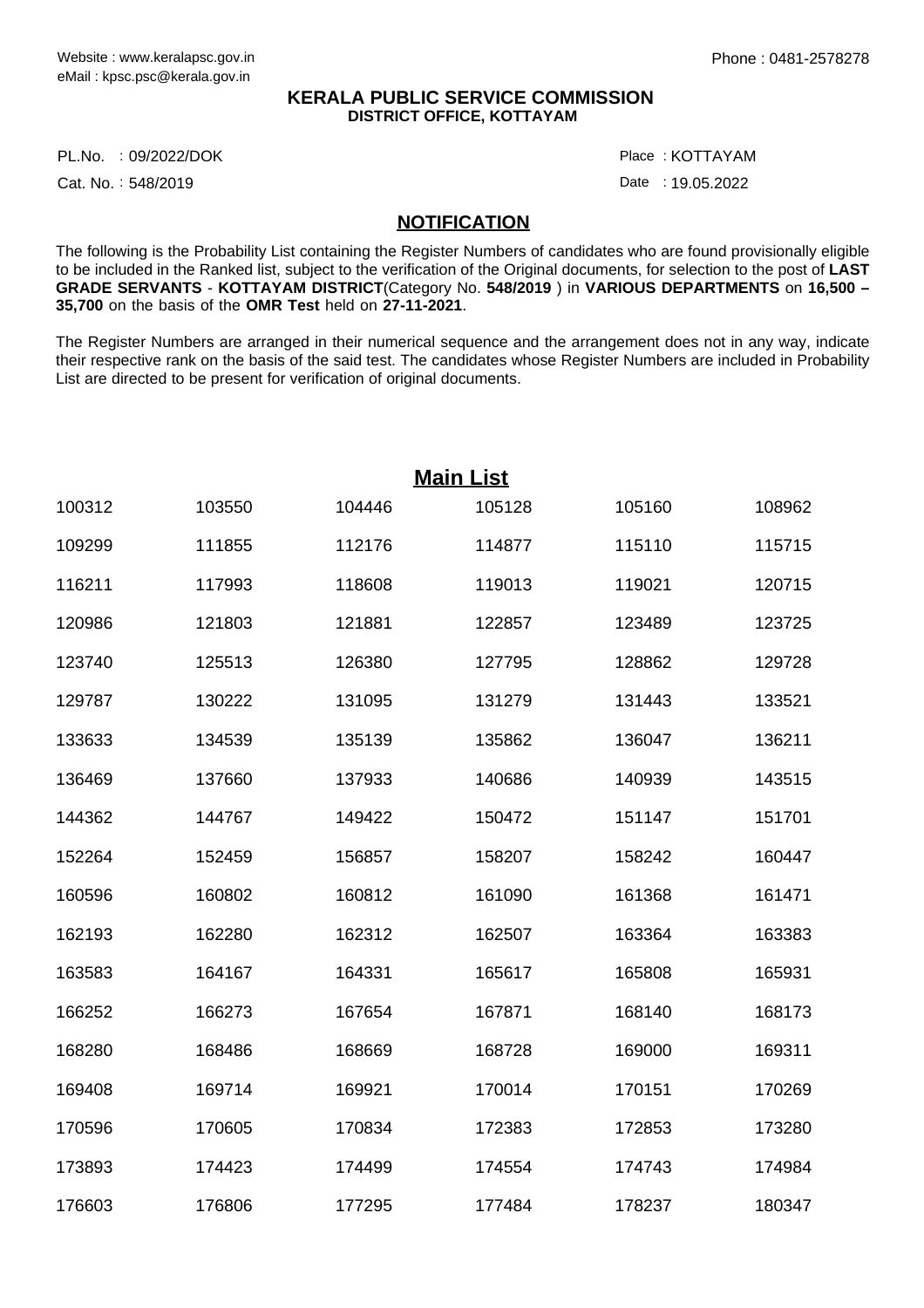LAST GRADE SERVANTS KOTTAYAM

|        |        |        |        |        | I V I  |
|--------|--------|--------|--------|--------|--------|
| 180391 | 180529 | 180811 | 181188 | 181979 | 183411 |
| 183745 | 184067 | 184777 | 186501 | 188751 | 189562 |
| 191154 | 192815 | 192972 | 193743 | 194174 | 194686 |
| 195892 | 196461 | 196798 | 197979 | 198588 | 198598 |
| 198646 | 199013 | 199191 | 199441 | 199503 | 199561 |
| 199746 | 200003 | 200065 | 200097 | 200146 | 200399 |
| 200538 | 200569 | 201228 | 201340 | 201566 | 202021 |
| 202268 | 202906 | 203619 | 204785 | 204793 | 204979 |
| 205140 | 205286 | 205503 | 205517 | 205983 | 206405 |
| 206433 | 206619 | 206647 | 206741 | 206760 | 206867 |
| 207017 | 207167 | 207389 | 207473 | 207620 | 207776 |
| 207995 | 208120 | 208576 | 208975 | 209056 | 209913 |
| 210523 | 210633 | 211534 | 211658 | 211863 | 211916 |
| 212387 | 212651 | 212826 | 213085 | 213158 | 213171 |
| 213201 | 213410 | 213553 | 213589 | 213639 | 213797 |
| 213803 | 213821 | 213854 | 213927 | 214035 | 214057 |
| 214061 | 214111 | 214234 | 214250 | 214251 | 214262 |
| 214383 | 214395 | 214405 | 214430 | 214473 | 214512 |
| 214532 | 214564 | 214567 | 214621 | 214624 | 214668 |
| 214696 | 214797 | 214826 | 215093 | 215246 | 215313 |
| 215396 | 215418 | 215543 | 215582 | 215639 | 215751 |
| 215763 | 216175 | 216233 | 216312 | 216356 | 216622 |
| 216624 | 216631 | 216644 | 216826 | 216913 | 216959 |
| 216970 | 216974 | 217042 | 217070 | 217076 | 217191 |
| 217241 | 217251 | 217273 | 217292 | 217357 | 217447 |
| 217505 | 217511 | 217618 | 217632 | 217668 | 217685 |
| 217688 | 217695 | 217782 | 217795 | 217824 | 217876 |
| 217913 | 217916 | 217934 | 217946 | 217976 | 218036 |
| 218134 | 218236 | 218255 | 218269 | 218286 | 218297 |
| 218307 | 218316 | 218333 | 218346 | 218403 | 218450 |
| 218573 | 218650 | 218749 | 218789 | 218853 | 218928 |
| 218956 | 219099 | 219113 | 219185 | 219186 | 219491 |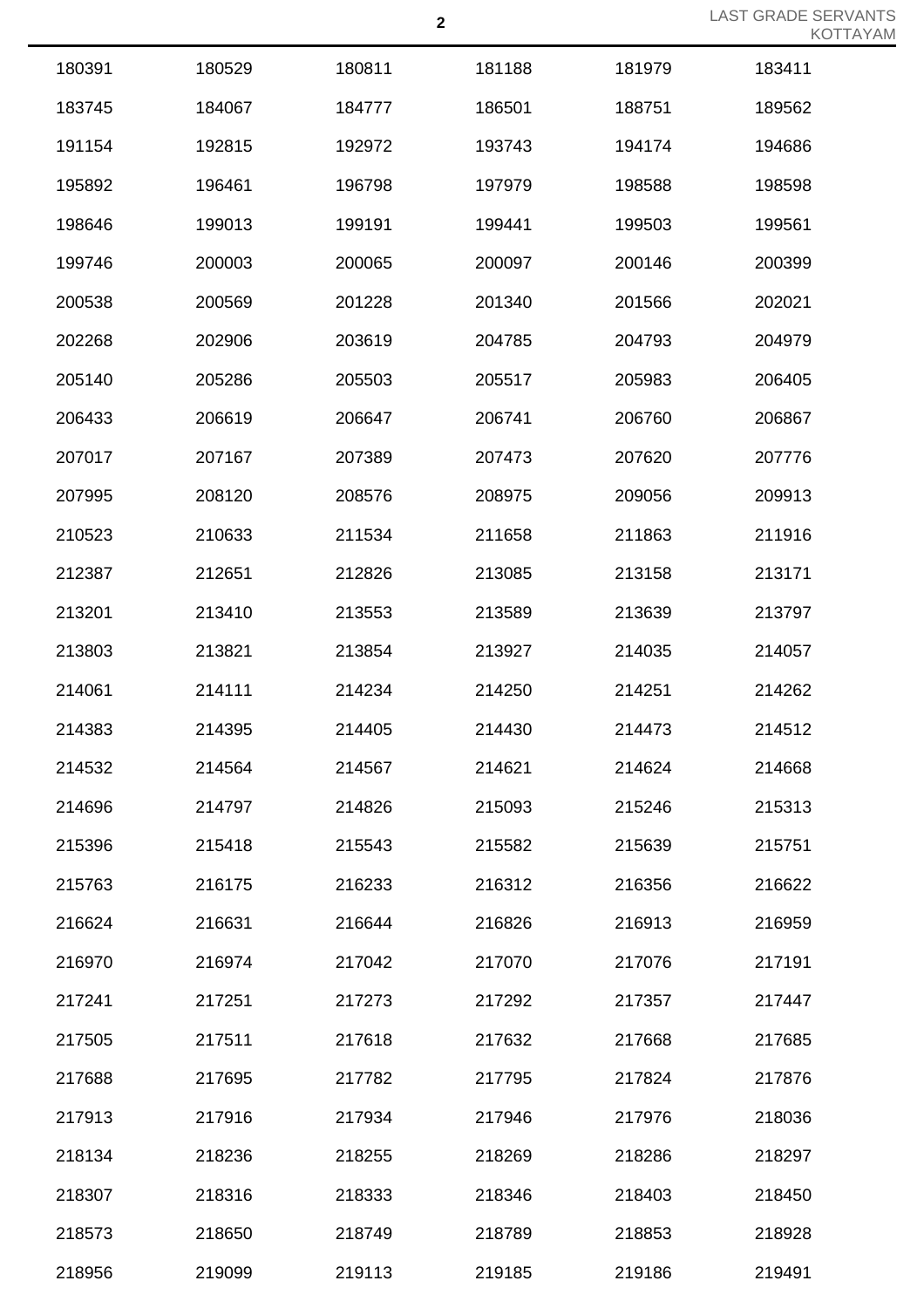LAST GRADE SERVANTS KOTTAYAM

| 219580 | 219596 | 219671 | 219842 | 219905 | 220028          |
|--------|--------|--------|--------|--------|-----------------|
| 220081 | 220084 | 220124 | 220136 | 220152 | 220214          |
| 220225 | 220300 | 220306 | 220307 | 220362 | 220395          |
| 220596 | 220597 | 220601 | 220624 | 220635 | 220642          |
| 220768 | 220824 | 220884 | 220909 | 220973 | 221102          |
| 221129 | 221132 | 221254 | 221264 | 221307 | 221326          |
| 221390 | 221396 | 221465 | 221526 | 221595 | 221710          |
| 221753 | 221756 | 221808 | 221876 | 221945 | 222210          |
| 222229 | 222281 | 222284 | 222467 | 222513 | 222555          |
| 222637 | 222649 | 222817 | 222949 | 222964 | 222989          |
| 223025 | 223131 | 223145 | 223147 | 223148 | 223178          |
| 223179 | 223262 | 223283 | 223312 | 223320 | 223367          |
| 223438 | 223447 | 223482 | 223587 | 223726 | 223820 DA-LD/CP |
| 223876 | 223881 | 224022 | 224115 | 224203 | 224233          |
| 224297 | 224359 | 224395 | 224479 | 224528 | 224543          |
| 224638 | 224667 | 224709 | 224727 | 224751 | 224754          |
| 224763 | 224772 | 227197 | 227452 | 227465 | 233197          |
| 234225 | 234365 | 240594 | 241648 | 244730 | 249105          |
| 249783 | 251661 | 252869 | 274784 | 289166 | 295326          |
| 300187 | 304921 | 309566 | 315472 | 315787 | 316826          |
|        |        |        |        |        |                 |

## **Supplementary List Ezhava/Thiyya/Billava**

| 111533 | 122758 | 132504 | 142506 | 144473 | 145853 |
|--------|--------|--------|--------|--------|--------|
| 150787 | 162198 | 162656 | 163369 | 173396 | 175322 |
| 186829 | 188424 | 190409 | 192593 | 193336 | 194866 |
| 195011 | 195720 | 195745 | 197125 | 197186 | 197249 |
| 197565 | 198836 | 202340 | 202687 | 202834 | 204894 |
| 206547 | 207063 | 208661 | 209693 | 210308 | 210376 |
| 210441 | 212182 | 212578 | 212711 | 213244 | 213596 |
| 213699 | 213907 | 214765 | 214886 | 214922 | 215068 |
| 215276 | 215666 | 216170 | 216319 | 216539 | 216575 |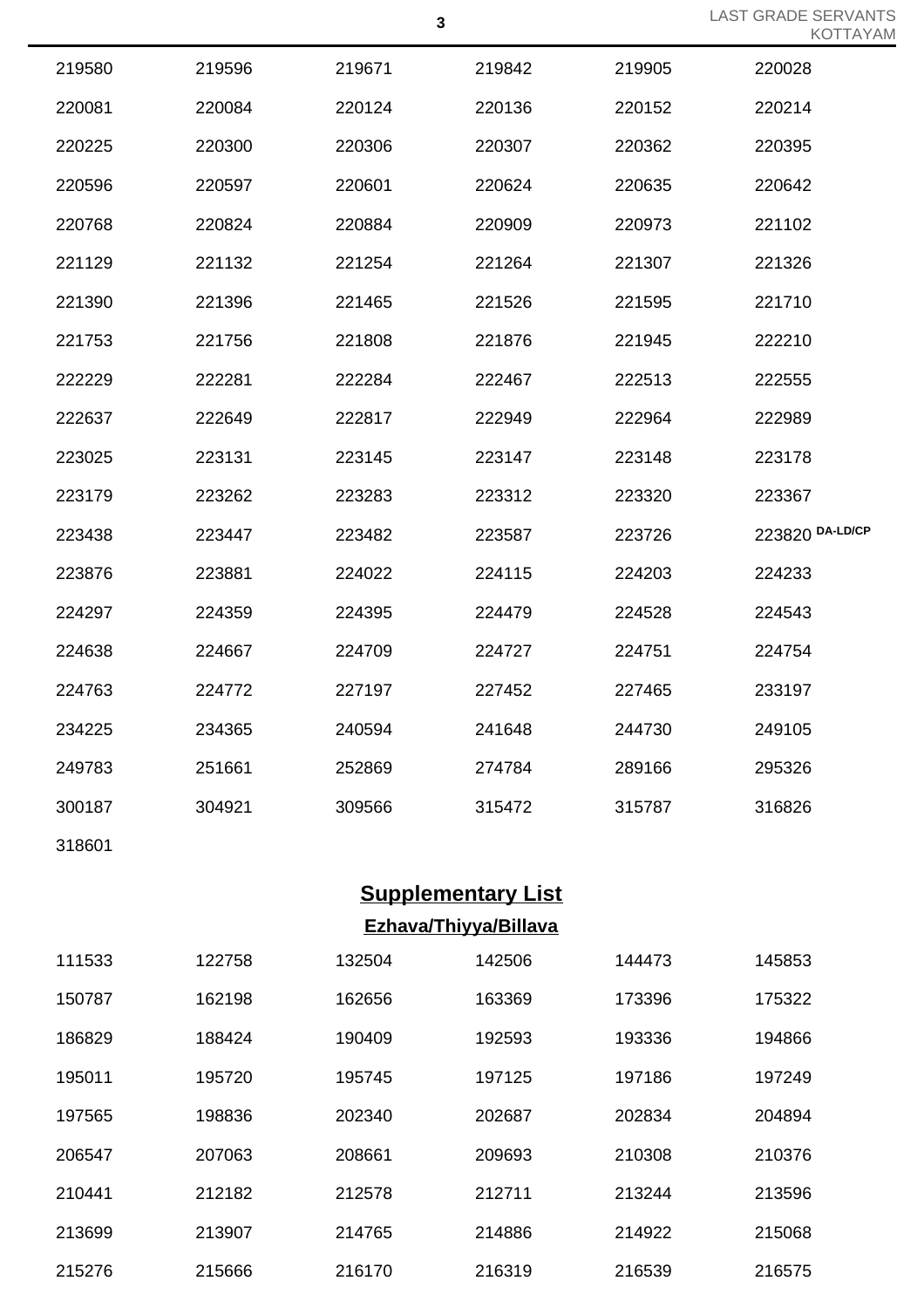|                        |        |        | 4                      |                 | <b>LAST GRADE SERVANTS</b><br><b>KOTTAYAM</b> |  |  |  |
|------------------------|--------|--------|------------------------|-----------------|-----------------------------------------------|--|--|--|
| 217061                 | 217831 | 217885 | 218140                 | 218402          | 218502                                        |  |  |  |
| 218804                 | 218837 | 218913 | 219765                 | 220062          | 220507                                        |  |  |  |
| 220529                 | 220584 | 220710 | 220917                 | 221173          | 221722                                        |  |  |  |
| 221800                 | 222605 | 222708 | 222859                 | 223743          | 224252                                        |  |  |  |
| 248079                 | 250527 |        |                        |                 |                                               |  |  |  |
| <b>Scheduled Caste</b> |        |        |                        |                 |                                               |  |  |  |
| 121494                 | 125655 | 140930 | 143064                 | 146651          | 147661                                        |  |  |  |
| 162366                 | 163281 | 166202 | 166889                 | 168442          | 172591                                        |  |  |  |
| 181968                 | 182122 | 182874 | 187729                 | 191120          | 193071                                        |  |  |  |
| 193463                 | 195799 | 203607 | 205228                 | 208031          | 209183                                        |  |  |  |
| 211392                 | 213495 | 214751 | 214851                 | 215132          | 215842                                        |  |  |  |
| 215935                 | 216105 | 216629 | 216808                 | 216985          | 217068                                        |  |  |  |
| 217174                 | 217373 | 217423 | 218094                 | 218587          | 218680                                        |  |  |  |
| 219473                 | 219854 | 220113 | 220252                 | 220383          | 220963                                        |  |  |  |
| 221080                 | 221315 | 221317 | 221851                 | 222416          | 222488                                        |  |  |  |
| 222965                 | 223035 | 223930 | 224776                 |                 |                                               |  |  |  |
|                        |        |        | <b>Scheduled Tribe</b> |                 |                                               |  |  |  |
| 104300                 | 135595 | 185717 | 185917                 | 213656          | 213679                                        |  |  |  |
| 213822                 | 213935 | 214099 | 214520                 | 214666          | 214747                                        |  |  |  |
| 214822                 | 214899 | 215413 | 215431                 | 215528          | 215617                                        |  |  |  |
| 215819                 | 216113 | 216179 | 216200                 | 216334          | 216500                                        |  |  |  |
| 216871                 | 216884 | 217915 | 217926                 | 218262          | 218659                                        |  |  |  |
| 218774                 | 218968 | 219112 | 219207                 | 219542          | 219942                                        |  |  |  |
| 220409                 | 220829 | 220901 | 221016                 | 221769          | 222087                                        |  |  |  |
| 222101                 | 222332 | 222664 | 223239                 | 223416 DA-LD/CP | 223993                                        |  |  |  |
| 225413                 | 225753 | 225924 | 226197                 | 227775          | 234508                                        |  |  |  |
| 350736                 | 353516 | 355392 | 379817                 |                 |                                               |  |  |  |
| <b>Muslim</b>          |        |        |                        |                 |                                               |  |  |  |
| 115602                 | 128107 | 140561 | 152414                 | 157729          | 158398                                        |  |  |  |
| 158532                 | 159519 | 160862 | 161531                 | 162692          | 164122                                        |  |  |  |
| 164141                 | 168502 | 168673 | 168703                 | 170074          | 171161                                        |  |  |  |
| 173424                 | 173642 | 188350 | 189511                 | 190396          | 192005                                        |  |  |  |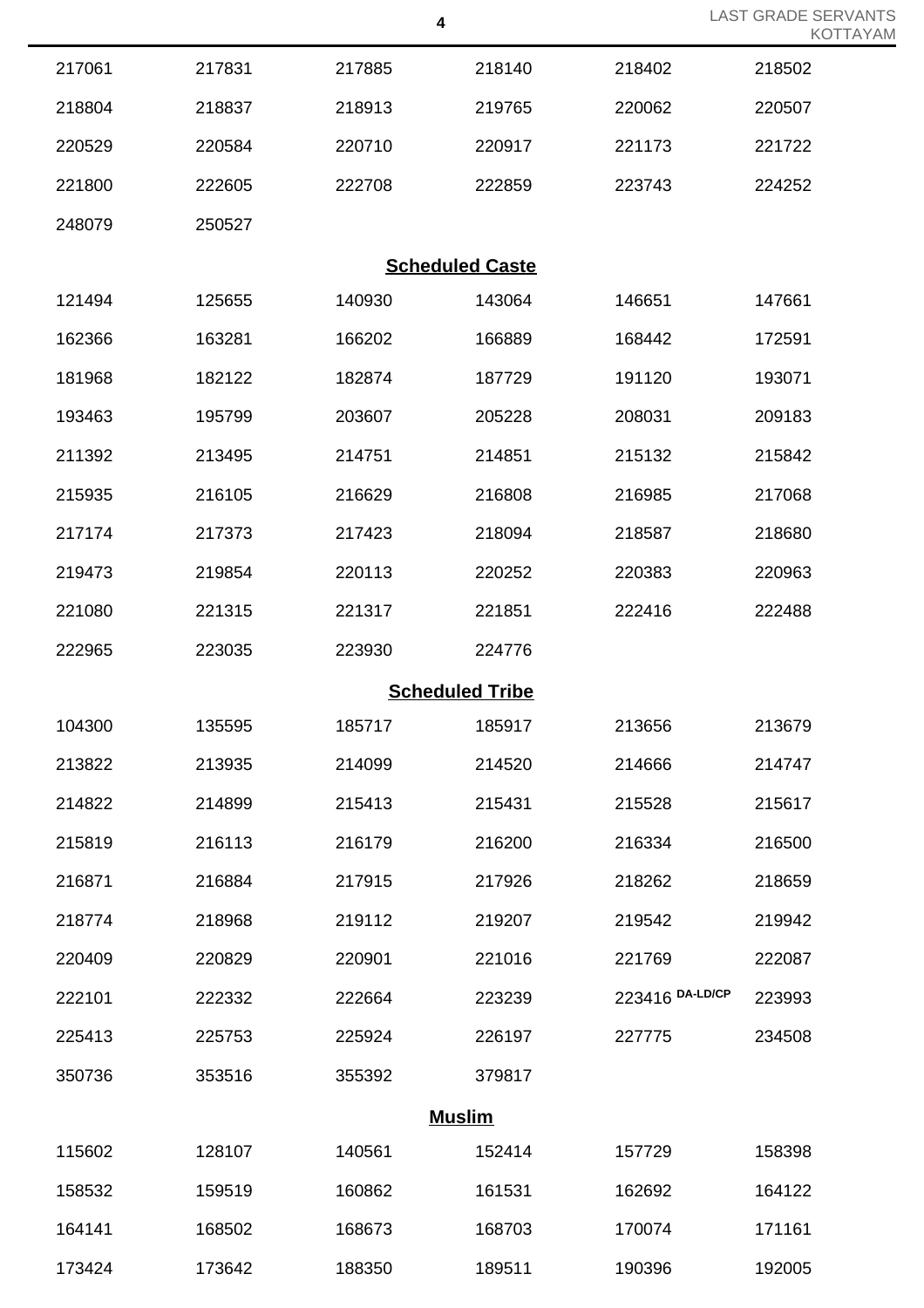|                   |        |                            |        |        | <b>LLC</b> |  |  |
|-------------------|--------|----------------------------|--------|--------|------------|--|--|
| 197419            | 198066 | 199236                     | 204953 | 207038 | 207969     |  |  |
| 208185            | 213152 | 213454                     | 213561 | 213708 | 213871     |  |  |
| 213923            | 214576 | 214813                     | 214920 | 215110 | 216005     |  |  |
| 216019            | 216104 | 216501                     | 217361 | 217486 | 217564     |  |  |
| 217825            | 218078 | 218340                     | 218410 | 218996 | 219117     |  |  |
| 219131            | 220411 | 221348                     | 221687 | 221776 | 221854     |  |  |
| 222205            | 222245 | 223205                     | 224591 | 224596 | 224820     |  |  |
| 229527 DA-LD/CP   | 229706 | 241192                     | 249325 | 316781 | 333916     |  |  |
| 336613            |        |                            |        |        |            |  |  |
|                   |        | <b>Latin Catholics/A.I</b> |        |        |            |  |  |
| 115012            | 124720 | 139362                     | 143359 | 144322 | 145682     |  |  |
| 163782            | 164130 | 177544                     | 177901 | 178353 | 188508     |  |  |
| 189162            | 189807 | 190551                     | 194952 | 196410 | 196817     |  |  |
| 198624            | 202998 | 206363                     | 206776 | 208377 | 208790     |  |  |
| 210471            | 210874 | 211782                     | 218332 | 220894 |            |  |  |
|                   |        | <b>OBC</b>                 |        |        |            |  |  |
| 105483            | 118503 | 127224                     | 135922 | 136516 | 141686     |  |  |
| 142422            | 144587 | 145517                     | 167967 | 175275 | 186194     |  |  |
| 193448            | 196687 | 200160                     | 207390 | 210461 | 211545     |  |  |
| 213545            | 215135 | 215231                     | 216078 | 216403 | 217187     |  |  |
| 217639            | 217760 | 217974                     | 218653 | 218661 | 219033     |  |  |
| 219181            | 219585 | 219956                     | 220845 | 221062 | 221553     |  |  |
| 222371            | 222394 | 222400                     | 222991 | 223680 | 235278     |  |  |
| 238789            | 287356 |                            |        |        |            |  |  |
| <b>Viswakarma</b> |        |                            |        |        |            |  |  |
| 162105            | 169638 | 189741                     | 190229 | 196014 | 205448     |  |  |
| 213362            | 215533 | 215684                     | 215803 | 216220 | 218397     |  |  |
| 220137            | 220730 | 222799                     |        |        |            |  |  |
|                   |        | <b>SIUC Nadar</b>          |        |        |            |  |  |
| 112149            | 113208 | 120785                     | 122002 | 122409 | 123817     |  |  |
| 126115            | 129038 | 130391                     | 130846 | 137024 | 140398     |  |  |
| 143938            | 144260 | 215202                     |        |        |            |  |  |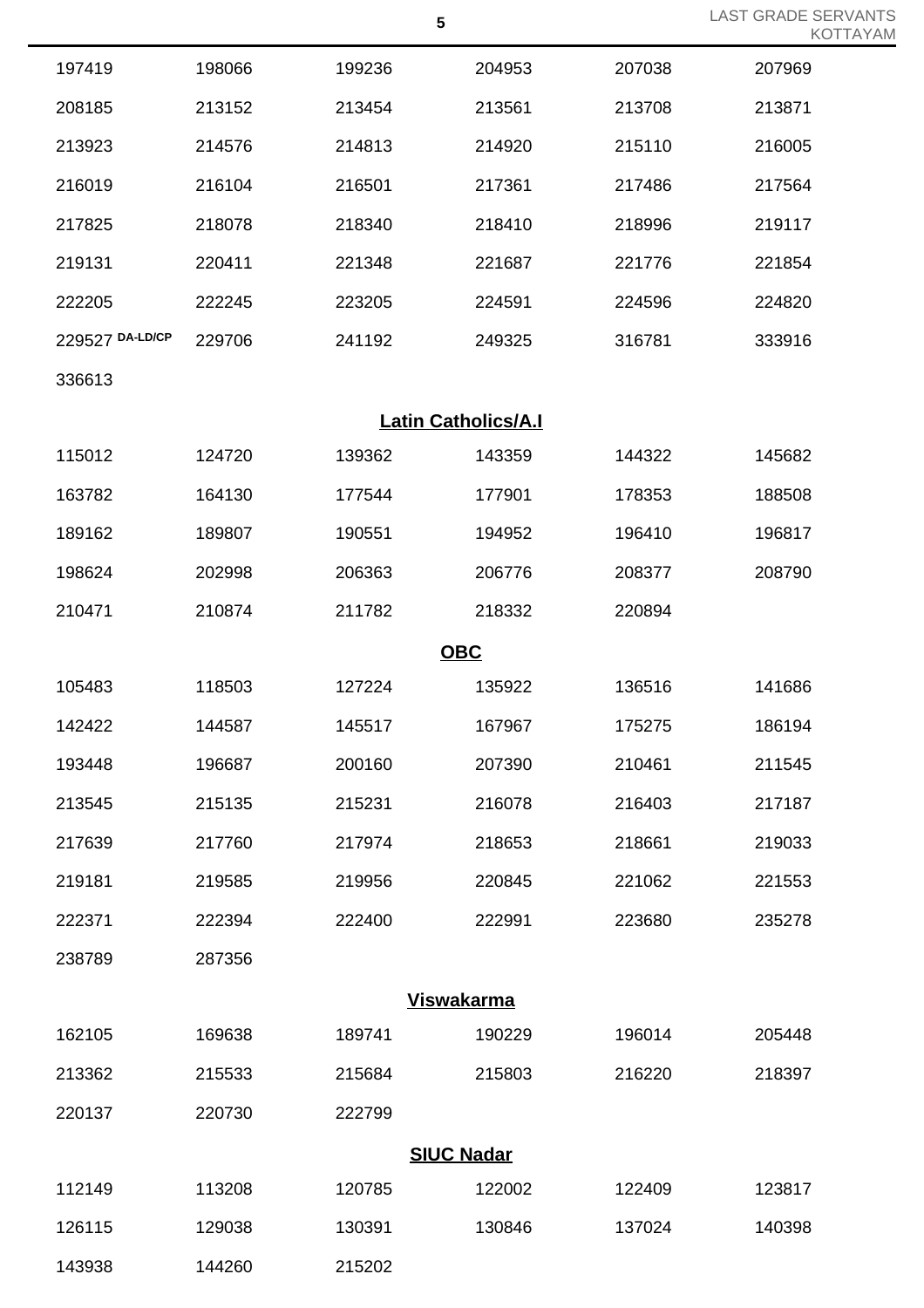|                                                                |                         | <b>Scheduled Caste Converts to Christianity</b> |                         |                 |                 |  |  |  |
|----------------------------------------------------------------|-------------------------|-------------------------------------------------|-------------------------|-----------------|-----------------|--|--|--|
| 213493                                                         | 213552                  | 213872                                          | 214335                  | 214708          | 215157          |  |  |  |
| 215776                                                         | 221069                  | 221562                                          | 222070                  | 222776          | 223485          |  |  |  |
| 224134                                                         | 224214                  | 224765                                          |                         |                 |                 |  |  |  |
|                                                                |                         | <b>Dheevara</b>                                 |                         |                 |                 |  |  |  |
| 140911                                                         | 190726                  | 200095                                          | 202007                  | 203361          | 208728          |  |  |  |
| 214236                                                         | 215695                  | 215856                                          | 217816                  | 219018          | 219477          |  |  |  |
| 219862                                                         | 220241                  | 221383                                          |                         |                 |                 |  |  |  |
|                                                                | <b>Hindu Nadar</b>      |                                                 |                         |                 |                 |  |  |  |
| 105578                                                         | 128333                  | 129449                                          | 130252                  | 133205          | 137161          |  |  |  |
| 218937                                                         |                         |                                                 |                         |                 |                 |  |  |  |
| <b>List of Differently Abled Candidates for 3% Reservation</b> |                         |                                                 |                         |                 |                 |  |  |  |
|                                                                |                         | <b>Low Vision</b>                               |                         |                 |                 |  |  |  |
| 128770 DA-LV                                                   | 130259 DA-LV            | 204118 DA-LV                                    | 213111 DA-LV            | 213124 DA-LV    | 213318 DA-LV    |  |  |  |
| 213613 DA-LV                                                   | 223426 DA-LV            | 223614 DA-LV                                    | 223616 DA-LV            | 224458 DA-LV    | 244750 DA-LV    |  |  |  |
| 301144 DA-LV                                                   |                         |                                                 |                         |                 |                 |  |  |  |
|                                                                |                         | <b>Hearing Impairment</b>                       |                         |                 |                 |  |  |  |
| 100829 DA-HI                                                   | 184178 <sup>DA-HI</sup> | 203516 DA-HI                                    | 213141 <sup>DA-HI</sup> | 213617 DA-HI    | 217324 DA-HI    |  |  |  |
| 221810 DA-HI                                                   | 223814 DA-HI            | 223818 DA-HI                                    | 224437 DA-HI            | 224444 DA-HI    | 224445 DA-HI    |  |  |  |
| 242367 DA-HI                                                   |                         |                                                 |                         |                 |                 |  |  |  |
| <b>Locomotor Disability / Cerebral Palsy</b>                   |                         |                                                 |                         |                 |                 |  |  |  |
| 125172 DA-LD/CP                                                | 142709 DA-LD/CP         | 172704 DA-LD/CP                                 | 203726 DA-LD/CP         | 217317 DA-LD/CP | 221809 DA-LD/CP |  |  |  |
| 223419 DA-LD/CP                                                | 223426 DA-LD/CP         | 223628 DA-LD/CP                                 | 223820 DA-LD/CP         | 224438 DA-LD/CP | 229527 DA-LD/CP |  |  |  |
| 244955 DA-LD/CP                                                |                         |                                                 |                         |                 |                 |  |  |  |